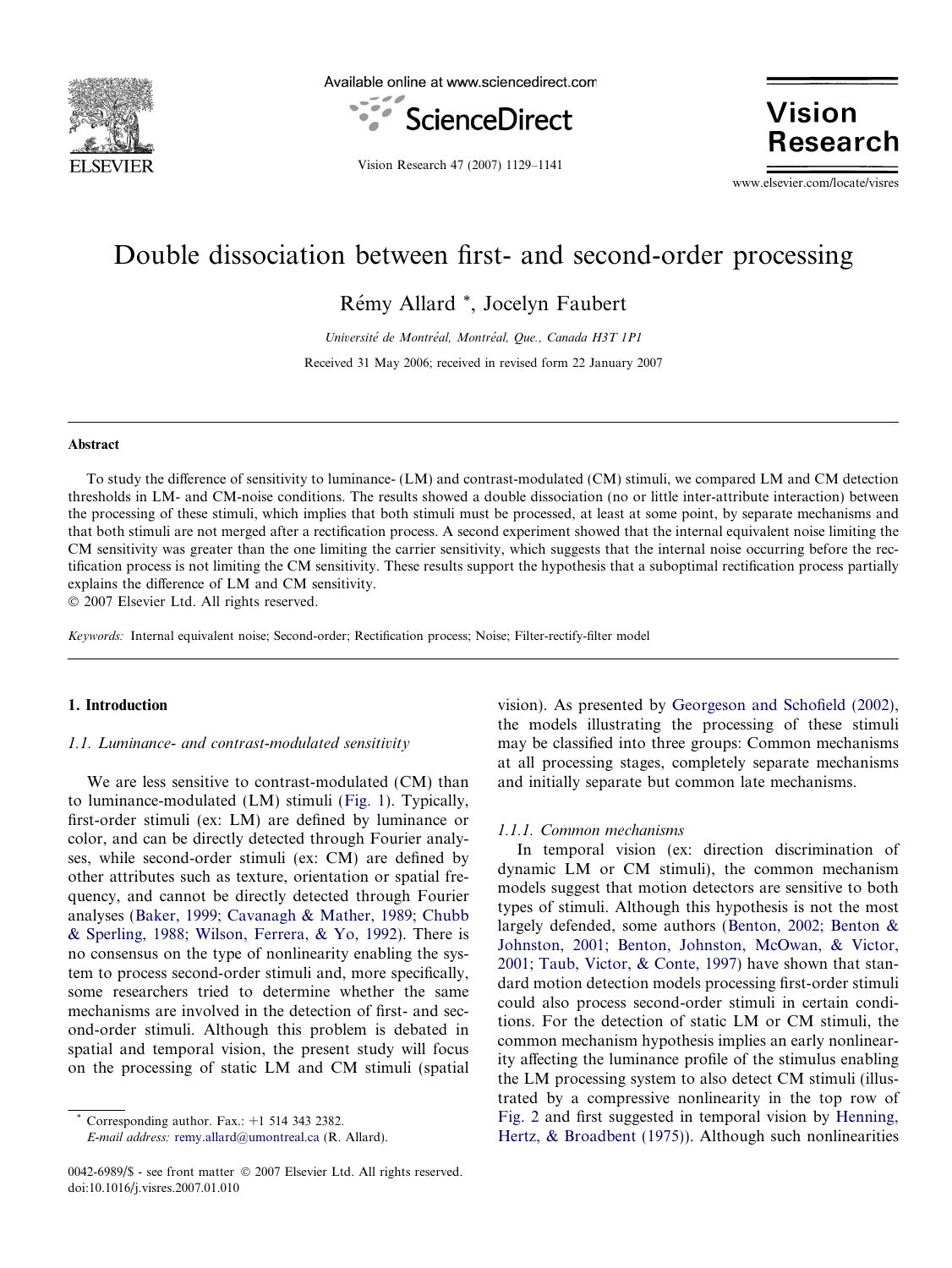<span id="page-1-0"></span>

Fig. 1. A luminance- (left) and a contrast-modulated (right) stimuli, with their luminance profile (thin line). Thick lines represent the mean luminance variation at the signal spatial frequency.

are known to occur in the visual system ([He & Macleod,](#page-11-0) [1998; Legge & Foley, 1980; MacLeod, Williams, & Mak](#page-11-0)[ous, 1992\)](#page-11-0), it is generally accepted that it cannot account for CM stimuli sensitivity in all conditions ([Derrington &](#page-11-0) [Badcock, 1985, 1986; Scott-Samuel & Georgeson, 1999;](#page-11-0) [Smith & Ledgeway, 1997](#page-11-0)), which suggests the existence of another mechanism specialized in the detection of static CM stimuli.

#### 1.1.2. Separate mechanisms

The second hypothesis suggests that separate mechanisms are processing both stimuli. [Derrington and Badcock](#page-11-0) [\(1985, 1986\)](#page-11-0) evaluated the processing of beat patterns (or CM stimuli) that are composed of two gratings defined at two different high spatial frequencies. The resulting stimulus appears to be one high spatial frequency grating periodically varying in contrast at a low spatial frequency. They found evidence that the processing of beat patterns has different qualitative processing behaviors from the processing of a low spatial frequency grating. For instance, they showed that increasing the temporal frequency reduced the detection threshold to low spatial frequency gratings but not to beat patterns. They also found that adaptation produced a motion aftereffect using low spatial frequency gratings but not using beat patterns. These results have led them to suggest that beat patterns (or CM stimuli) are processed by separated mechanisms evaluating the local contrast increment.

More recently in spatial vision, Georgeson and Schofield [\(Georgeson & Schofield, 2002; Schofield & Georgeson,](#page-11-0) [1999\)](#page-11-0) found evidence supporting this hypothesis. They found that, although the processing of both stimuli induces similar responses (e.g. similar spatial [\(Schofield & George](#page-11-0)[son, 1999](#page-11-0)) and temporal ([Schofield & Georgeson, 2000](#page-11-0)) integration, similar function shape relative to the spatial frequency ([Schofield & Georgeson, 1999](#page-11-0))), there is strong evidence suggesting that both stimuli are processed by separate mechanisms. To study this question, they used a facilitation paradigm in which observers were asked to identify a test modulation (LM or CM grating), in the presence of a background modulation (LM or CM grating). In one



Fig. 2. The graphs on the left illustrate two types of nonlinearity that could enable the detection of CM stimuli. The top graph shows a compressive nonlinearity and the bottom one a rectification process. The resulting luminance profiles from passing the luminance profile of a CM stimulus (Fig. 1 on the right) through such functions are shown on the right using the thin lines. As we can observe, both nonlinearities introduce energy near the signal spatial frequency (illustrated by the thick lines showing the mean variation at the signal frequency).

interval, only the background grating was presented and in the other, the test grating was added to the background grating. The task consisted in identifying the interval containing the test grating. When the modulation depth of the background grating was near detection threshold, the detection of the test grating was facilitated in intra-attribute conditions (test and background gratings of the same modulation type), but not in inter-attribute conditions (gratings of different modulation types). In another experiment ([Georgeson & Schofield, 2002\)](#page-11-0), they found that the detection (LM vs noise and CM vs noise) and recognition (LM vs CM) thresholds were similar suggesting that both stimuli are not merged or confused. However, they also found evidence suggesting an interaction between the processing of the two stimuli. Adapting to one type of stimulus affected the perceived modulation depth (difference of luminance or contrast for LM and CM stimuli, respectively) of the other ([Georgeson & Schofield, 2002\)](#page-11-0). Based on these results, they concluded that separate mechanisms are processing both stimuli but share a common adaptation mechanism at a late processing stage. Since inter-attribute adaptation effects in high contrast conditions are not very pattern selective ([Ross & Speed, 1996; Snowden & Ham](#page-11-0)[mett, 1992, 1996](#page-11-0)), they concluded that both stimuli are processed by separate mechanisms having similar properties with the exception of the common adaptation mechanism.

## 1.1.3. Initially separate and common late mechanisms

In temporal vision, the model in which both stimuli are initially treated by separate mechanisms but are processed by common motion detection mechanisms at a later stage (usually referred as filter-rectify-filter model, ([Wilson](#page-12-0) [et al., 1992\)](#page-12-0)) is the most largely defended (see [Baker](#page-11-0) [\(1999\)](#page-11-0) for a review). This model illustrated in [Fig. 3](#page-2-0) suggests that a rectification (or squaring as illustrated in the bottom row of Fig. 2) process locally evaluates the intensity of the carrier (in our case, the local contrast) over the entire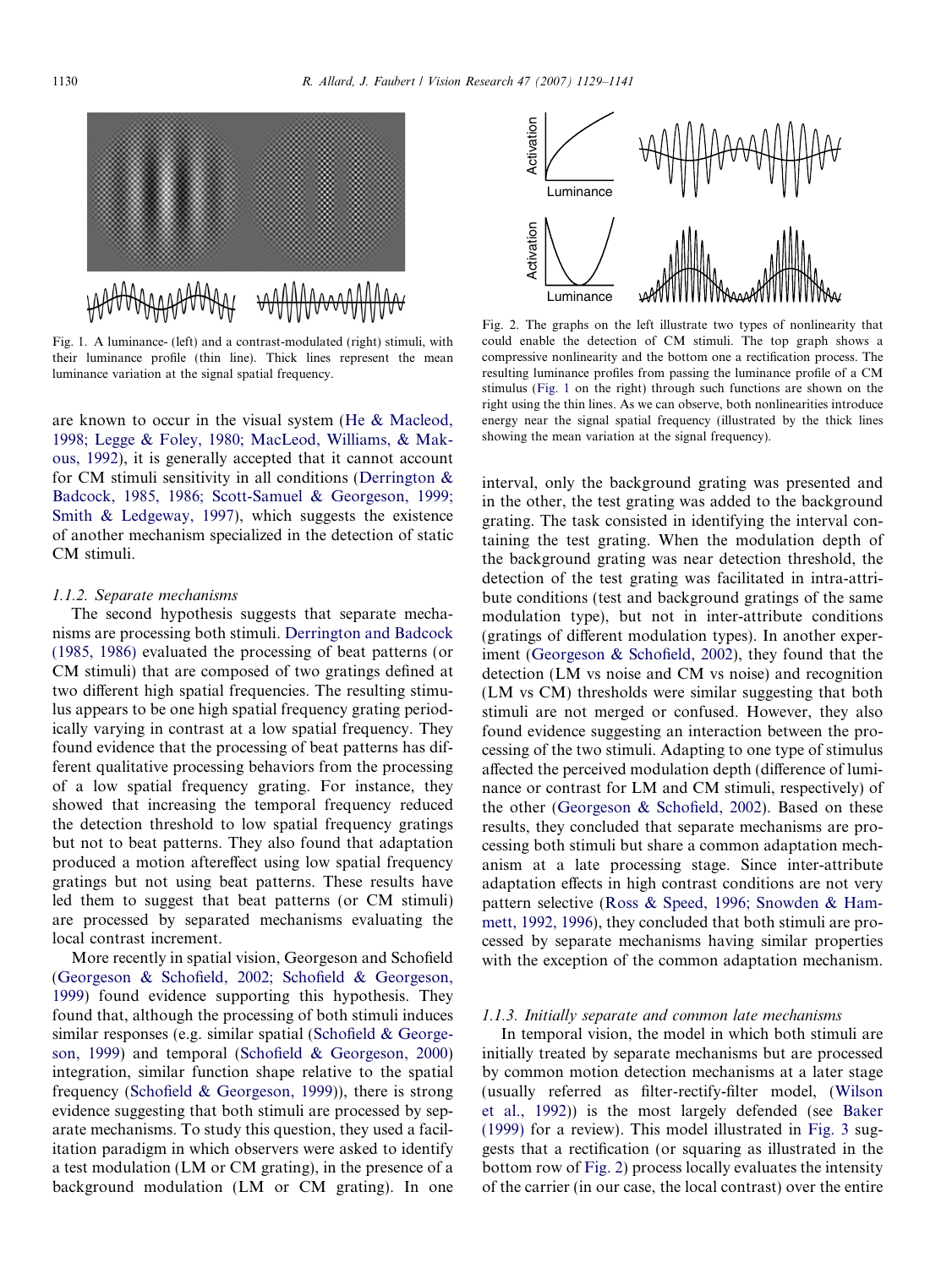

Fig. 3. The filter-rectify-filter model suggests that luminance- and contrast-modulated stimuli are initially processed by separate mechanisms and are combined after a rectification process occurring on the CM

stimulus making the second-order information similar to first-order information. This would then enable later mechanisms to process the combination of the first- and secondorder information.

In a recent study on spatial vision ([Allard & Faubert,](#page-11-0) [2006](#page-11-0)), we found additional evidence showing similar responses between the processing of LM and CM stimuli, which reinforce the hypothesis suggesting the existence of common post-rectification mechanisms other than an adaptation mechanism. Indeed, we decomposed both sensitivities into internal equivalent noise (IEN) and calculation efficiency (CE) [\(Pelli, 1981\)](#page-11-0). The IEN may be defined as the noise contrast necessary to model the impact of the internal noise on the sensitivity. The CE is inversely proportional to the smallest signal-to-noise ratio (where the noise is composed of internal and external noise) the system needs to detect the signal. To derive the IEN and CE, we need to evaluate the detection threshold as a function of external noise contrast (the TvC function, Fig. 4). In high external noise conditions, the internal noise is not significant and the signal-to-noise ratio (or CE) can be measured since the signal and external noise contrast are known. Our results showed that the detection thresholds of both stimuli did not differ in high noise conditions, i.e. the CEs to these stimuli were similar. In other words, observers were just as efficient at detecting a LM signal embedded in LM noise as detecting a CM signal embedded in CM noise. Based on these similar efficiencies (and other responses such as the ones mentioned above) between the processing of both stimuli, we conclude that both stimuli are probably processed by common mechanisms after a rectification process converting the CM information (signal and noise) to an activation pattern similar to the LM information. In the general discussion below, we will explain more extensively how our conclusion can be compatible with Georgeson and Schofield's results mentioned above leading them to a different conclusion (separate mechanisms).

Since the difference of sensitivity between LM and CM stimuli is due to a difference of IEN and not to a difference of CE, studying the difference of sensitivity can be reduced

<span id="page-2-0"></span>

Fig. 4. Threshold versus contrast (TvC) function. The function shows the signal detection threshold as a function of the external noise contrast. Note that the two axes are scaled logarithmically.

to studying the difference of IEN, which is the aim of the present study.

## 1.2. Single internal noise source

An internal noise source may be defined as a signal deterioration occurring at any processing level such as photons transduction, signal transmission along the optical nerve, neuronal noise, etc. The IEN corresponds to the external noise quantity necessary to simulate the impact of the internal noise. Consequently, the IEN simulates the impact of the combination of all internal noise sources. Assuming that each noise source may be modeled by a Gaussian distribution centered on 0 with SD of  $\sigma_i$  and that the noise sources are not statistically related, the resulting standard deviation ( $\sigma_{total}$ ) of their combination would be:

$$
\sigma_{\text{total}} = \sqrt{\sum_{i} \sigma_i^2}
$$

Therefore, the resulting SD of the combination of two uncorrelated patterns with SDs of  $\sigma_1$  and  $\sigma_2$  is  $\sqrt{\sigma_1^2 + \sigma_2^2}$ . Hence, if the difference between the two SDs is important, the resulting SD will not largely differ from the greater SD. The greater difference between the greater SD ( $\sigma_1$  or  $\sigma_2$ ) and the resulting SD ( $\sigma_{\text{total}}$ ) occurs when  $\sigma_1 = \sigma_2$ . In such and the resulting SD ( $\sigma_{\text{total}}$ ) occurs when  $\sigma_1 = \sigma_2$ <br>a case, the resulting SD will be  $\sqrt{2}$  times greater.

The typical TvC function (Fig. 4), which may be used to decompose the sensitivity into IEN and CE, is a good example of the impact of the combination of two uncorrelated noise patterns. This function may be separated into three segments. If the external noise is small relative to the IEN, varying the external noise contrast does not significantly alter the effective noise (combination of internal and external noise) and the detection threshold remains relatively constant as a function of the external noise. However, in high noise conditions, the impact of the IEN is not significant and the effective noise contrast mainly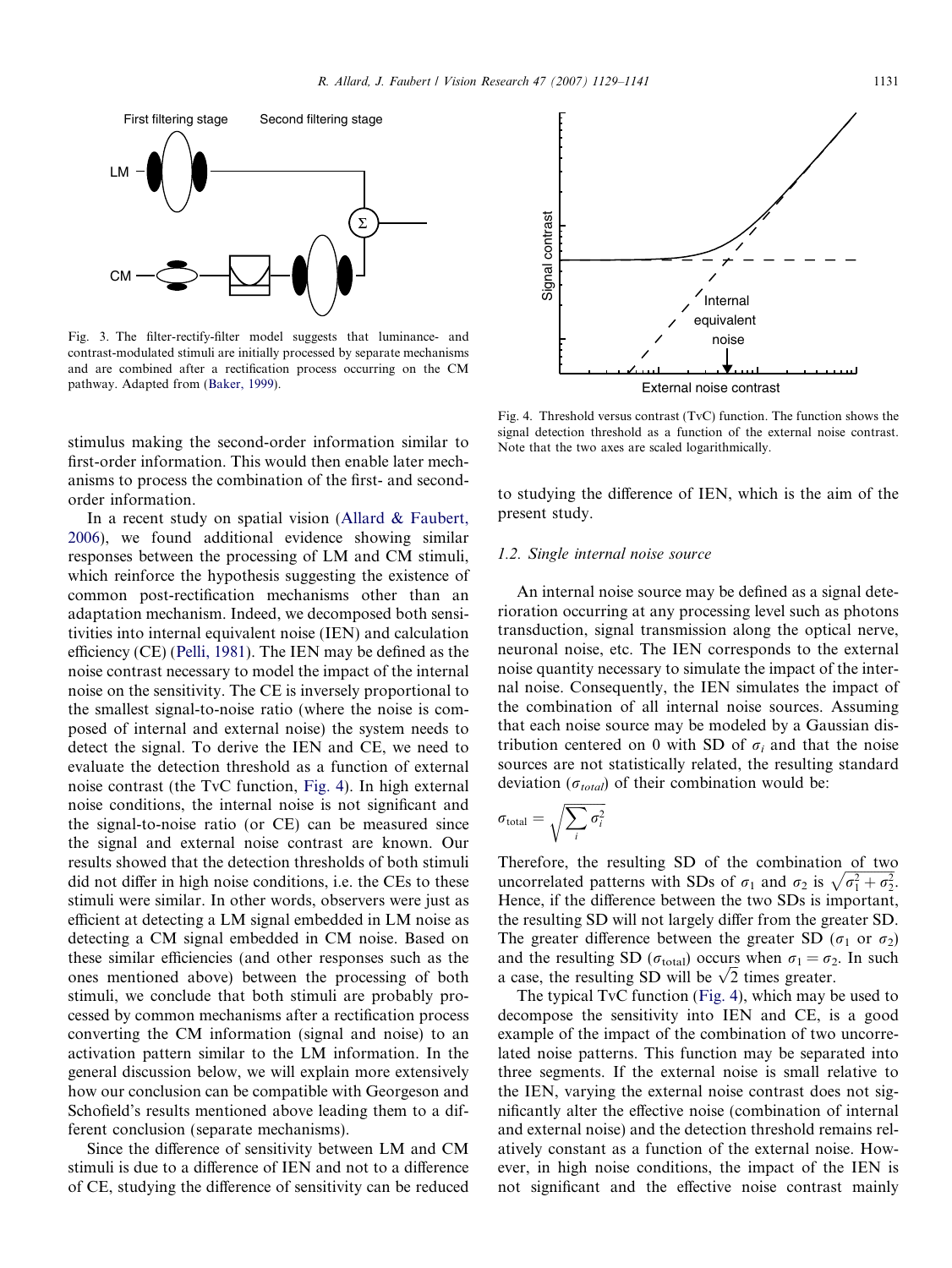depends on the external noise. In such conditions, varying the external noise has a direct impact on the detection threshold, which is then proportional to the noise contrast (slope near 1 in log-log coordinates). The only segment in which the impact of both noise sources is noticeable is when the external noise contrast is near the IEN contrast.

Another example demonstrating that the impact of two noise sources generally behave as a winner-take-all rule is the absorbed-photon-noise occurring at the retinal level versus neural-noise occurring after luminance normalization that does not depend on the mean luminance. As presented by [Pelli \(1990\),](#page-11-0) the IEN is greater in low than in high luminance conditions, he explains these results by two internal noise sources: one limiting the detection in low luminance conditions (absorbed-photon-noise) and another in high luminance conditions (neuronal-noise). The absorbed-photon-noise is not proportional to the stimulus luminance average but the neuronal-noise is since it occurs after luminance normalization. Consequently, if the luminance is sufficiently low, the resulting neuronalnoise is smaller than the absorbed-photon-noise, which does not vary according to the luminance average. As a result, the impact of the absorbed-photon-noise on the relative detection threshold (absolute minimum luminance variation detectable relative to the mean luminance background or Weber fraction) is then inversely proportional to the luminance average. However, in high luminance conditions, the internal noise measured (attributed to neuronal-noise) was proportional to the background luminance so the impact of such noise does not influence the relative detection threshold. Therefore, the visual system has at least two noise sources, one before the luminance normalization (absorbed-photon-noise) limiting the sensitivity in low luminance conditions and another after (neuronalnoise) limiting the sensitivity in high luminance conditions. These two examples show the interaction between two noise sources, where only the greater significantly affects the sensitivity and the smallest has no significant impact if their SDs largely differ.

# 1.3. Different IENs

Assuming the existence of different internal noise sources and that the greater one is significantly greater than the combination of the others, then the IEN measured models the impact of a single noise source. Consequently, when decomposing the sensitivity into IEN and CE, the former probably represents the impact of a single internal noise source. As mentioned above, the difference of LM and CM sensitivity can be attributed to a difference of IEN. Since the IEN probably models the impact of a single internal noise source for each stimulus type, comparing the sensitivity between LM and CM stimuli can be reduced to comparing the impact of their main internal noise sources (MINSs) limiting their sensitivities.

The fact that different IENs were measured for both types of stimuli does not necessarily imply that both MINSs are distinct. Indeed, a low contrast gain (stimulus attenuation, which mathematically corresponds to reducing the contrast of the signal) prior to the MINS increases the impact of the internal noise and, thereby, increases the IEN measured. In high external noise conditions, a low contrast gain does not affect the observer's performance since it reduces both the signal and main noise source (external noise), which does not affect the signal-to-noise ratio. Consequently, a low contrast gain does not affect the CE. Stimulus attenuation prior to the MINS increases the impact of this internal noise source and thereby directly affects the IEN measured without affecting the CE. Therefore, the IEN measured represents the combination of the MINS with the contrast gains prior to it. However, these two parameters have the same impact on the TvC function (more specifically on the IEN), which led many authors [\(Bennett, Sekuler, & Ozin, 1999; Lu & Dosher, 1998](#page-11-0)) to state that both are mathematically equivalent and therefore cannot be segregated.

Since the IEN depends on the MINS and the contrast gain prior to it, the difference of IEN observed does not necessarily imply that separate mechanisms are processing LM and CM. The difference of IEN could be due to different contrast gains prior to a common noise source. For instance, an early nonlinearity enabling the detection of CM stimuli by the mechanisms processing LM stimuli could explain these results. In such a model, the local variation of luminance (local contrast) introduces an alteration in the local mean luminance. Consequently, the early nonlinearity would introduce a LM grating into the CM grating with a smaller modulation depth than the modulation depth of the CM grating. In other words, both stimuli would be processed by the same mechanisms but would have different contrast gains prior to their MINS. In high external noise conditions, the signal-to-noise ratio would be the same for both types of stimuli since the contrast gain would affect both the signal and the main noise source being the external noise. However, in low external noise conditions, only the signal would be affected by the contrast gain (not the MINS occurring after the nonlinearity) resulting in different signal-to-noise ratios (different detection thresholds). Consequently, we would observe different IENs for both types of stimuli even though they would be processed by the same mechanisms and share a common MINS.

## 1.4. Different types of external noise

Two spatial frequencies are relevant to define CM stimuli, the ones relevant to the carrier and the ones to the signal. The present study evaluates the impact of three different external noise types: LM noise near the signal spatial frequency, CM noise near the signal spatial frequency and LM noise near the carrier spatial frequency (which we will refer to as LM-noise, CM-noise and carrier-noise respectively, [Fig. 5\)](#page-4-0). Note that since CM information can only be defined at lower spatial frequencies relative to the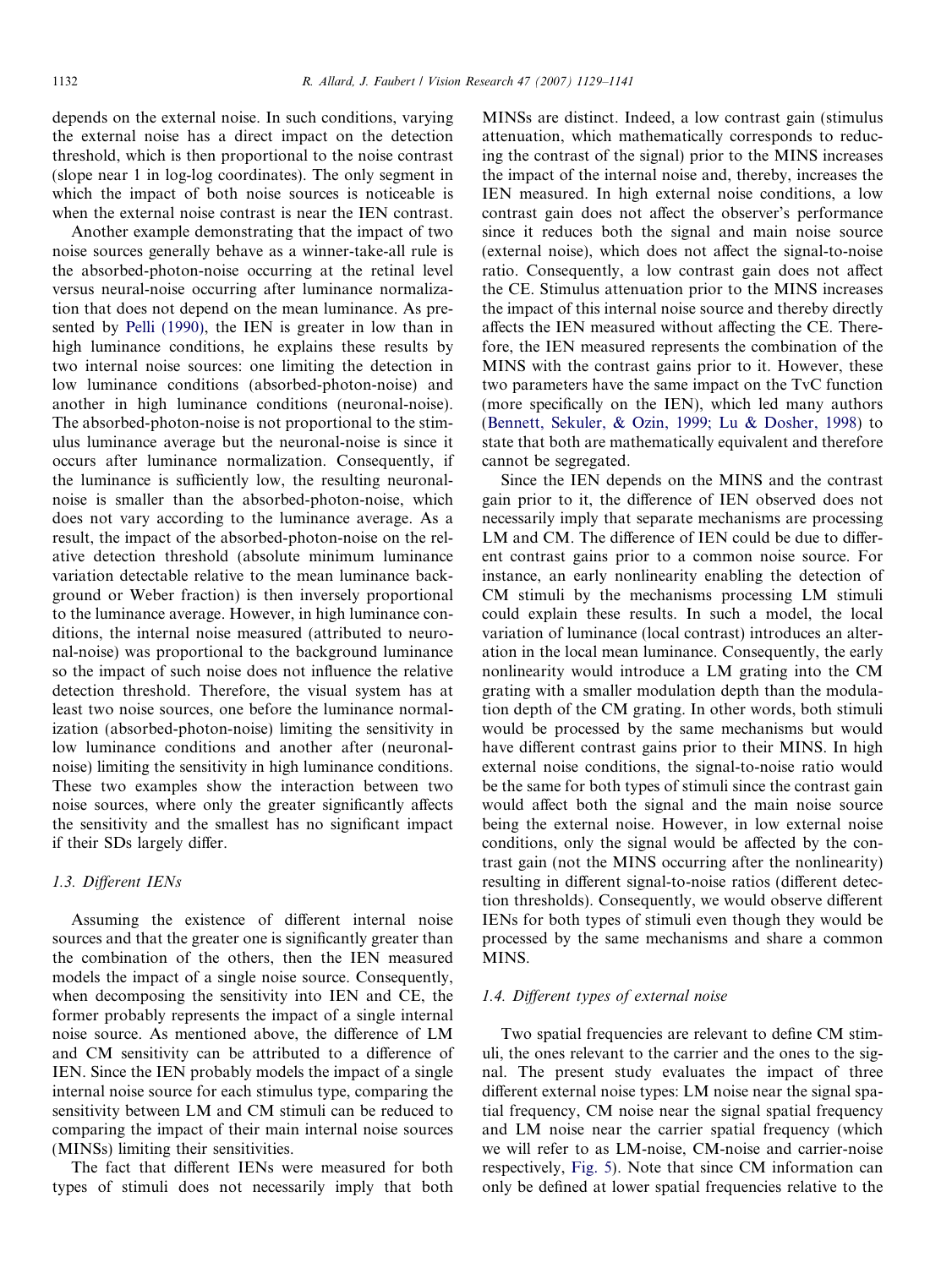<span id="page-4-0"></span>

Fig. 5. LM- (left), CM- (center) and carrier-noise (right), all three in the presence of a carrier.

carrier, it is not possible to have CM noise near the carrier spatial frequency. Before the nonlinearity enabling the detection of CM stimuli (early nonlinearity or rectification process), the energy of the CM signal is near the carrier spatial frequency and energy near the signal spatial frequency only occurs after the nonlinearity making the CM information (signal and/or external noise) visible. Consequently, the CM detection threshold of an ideal observer is affected by CM- or carrier-noise, but not by LM-noise. LM-noise only affects the mean local luminance without affecting the local contrast defining the CM stimulus.<sup>1</sup> Oppositely, CM- and carrier-noise affects the local contrast without affecting the mean local luminance.

# 1.5. Purpose of the present study

The objective of the first experiment was to evaluate inter-attribute interactions between both types of modulations. If an early nonlinearity converts CM information into LM information or if both types of information are merged after a rectification process, we should expect inter-attribute interactions: CM-noise should affect LM signal detection and LM-noise should affect CM signal detection. However, if both attributes are initially processed by separate mechanisms (suggesting that a rectification process evaluates the local contrast of CM stimuli to enable its processing) and they are not merged after the rectification process, then we should observe no or little interattribute interaction: noise of one attribute should have little impact on the signal detection of the other.

After showing that both stimuli are initially processed by separate mechanisms (CM detection is due to a rectification process evaluating the carrier contrast and not to an early nonlinearity converting CM information into LM information, see [Fig. 2\)](#page-1-0), the second objective was to determine if the MINS limiting CM sensitivity occurs before the rectification or not. Before the rectification process making CM information visible, the processing can be reduced to treating the carrier. The second experiment was aimed at evaluating if the MINS limiting the detection of the carrier also limits the CM detection. To do so, this experiment evaluated the impact of carrier-noise on the carrier and CM detection.

#### 2. Experiment 1: Inter-attribute interactions

In a previous study ([Allard & Faubert, 2006](#page-11-0)), we showed that observers were just as efficient at detecting LM signal embedded in LM-noise as to detect CM signal embedded in CM-noise. The first objective of the present study was to evaluate if LM and CM stimuli are processed, at least at some point, by separate mechanisms. To do so, the interactions between the processing of LM and CM stimuli were evaluated by measuring LM and CM stimuli detection threshold embedded in LM- and CM-noise (intra- and inter-attribute conditions). The absence of inter-attribute facilitation found by [Schofield and George](#page-11-0)[son \(1999\)](#page-11-0) using a near threshold signal as background suggests that separate mechanisms are processing these stimuli. We could therefore expect to find no inter-attribute masking effect using noise as a background. Such double dissociation between LM and CM stimuli processing (i.e. LM-noise affecting more LM than CM stimuli detection and CM-noise affecting more CM than LM stimuli detection) would support the hypothesis suggesting the existence of a separate rectification mechanism processing CM stimuli, i.e. separate mechanisms are initially processing both stimuli. It would also imply that both stimuli are not merged to form a single activation pattern after the rectification. On the other hand, if an early nonlinearity in the visual system enables the detection of CM stimuli or if both attributes are merged after a rectification process, then LM- and CM-noise would affect both LM and CM signal detection, since CM information (signal and noise) would be converted into LM information.

# 2.1. Method

# 2.1.1. Observers

Three subjects aged 26, 27 and 27 years participated to the study. They had normal or corrected to normal vision. One of them (ra) was an author and the others were naive to the purpose of the experiment.

#### 2.1.2. Apparatus

The stimuli were presented using a 19 in ViewSonic E90FB .25 CRT monitor with a mean luminance of  $43 \text{ cd/m}^2$  and a refresh rate of 100 Hz, which was powered by a Pentium 4 computer. The 10-bit Matrox Parhelia512 graphic card could produce 1024 gray levels that could all be presented simultaneously. The monitor was the only light source in the room. A Minolta CS100 photometer interfaced with a homemade program calibrated the output intensity of each gun. At the viewing distance of 1.14 m, the

 $1$  If the local contrast is defined as the local difference of luminance relative to the local mean luminance (as opposed to the local difference of luminance relative to the background mean luminance of the entire stimulus), then altering the mean local luminance would affect the local contrast. As a result, it may be argued that the LM component is ''leaking'' in the CM component. However, the results obtained in the present study showed that, if such interaction exists, it had no significant impact.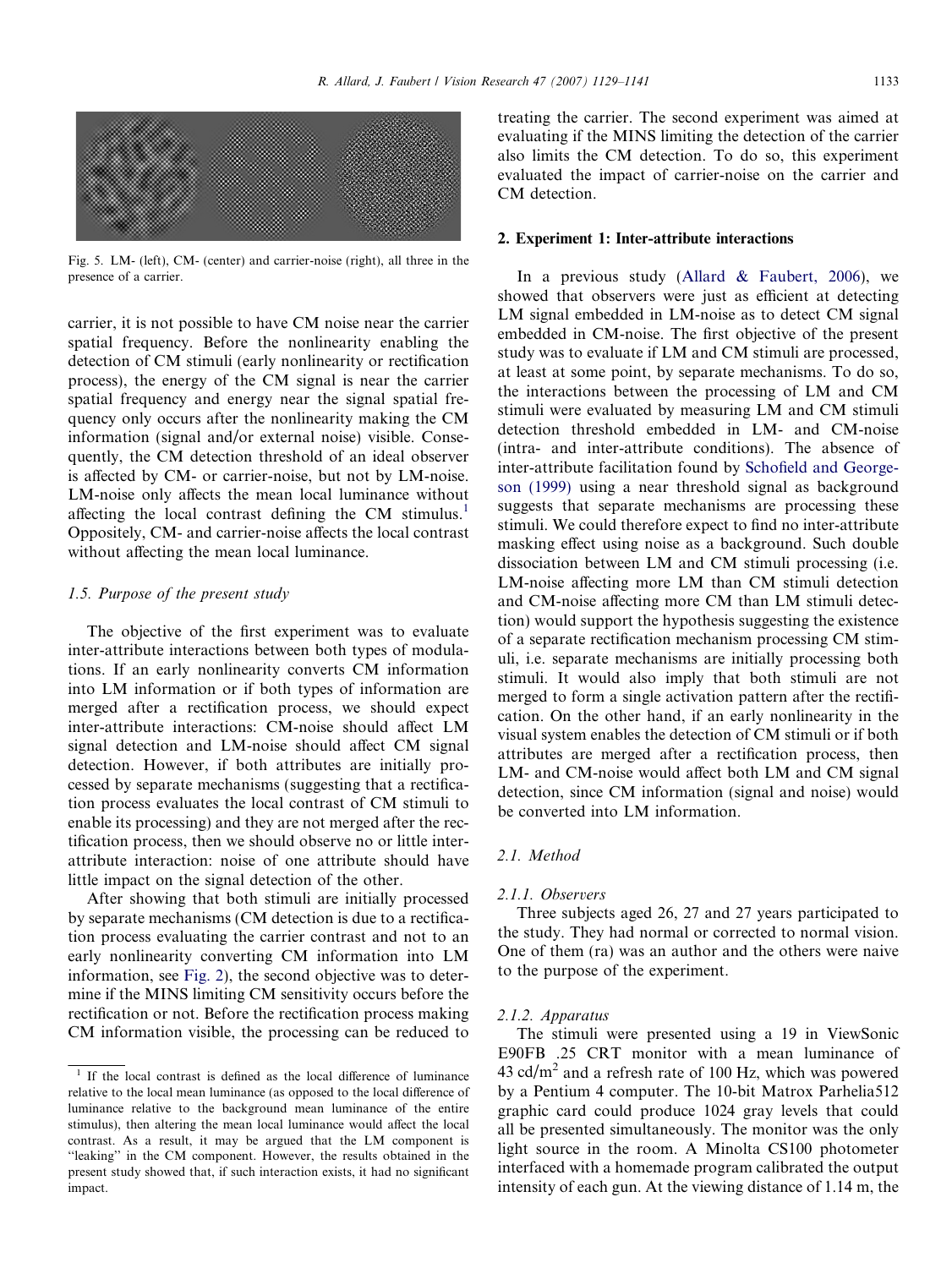width and height of each pixel were 1/64 deg of visual angle.

# 2.1.3. Stimuli

All the stimuli used in the present experiment are the sum of two terms: a luminance modulation  $(M_{LM}(x,y))$ and the multiplication of a contrast modulation  $(M_{CM}(x,y))$  with a texture  $(T(x,y))$ :

$$
L(x, y) = L_0[M_{LM}(x, y) + M_{CM}(x, y)T(x, y)]
$$

where  $L_0$  represents the luminance average of the stimulus and the background luminance. Both modulations  $(M_{LM}(x, y)$  and  $M_{CM}(x, y))$  may be defined as

$$
M(x, y) = 1 + S(x, y) + N(x, y)
$$

where  $S(x,y)$  and  $N(x,y)$  are the signal and external noise functions respectively.

2.1.3.1. Signal function. The signal function  $(S(x,y))$  was a Gabor patch (Fig. 6 left) with a center spatial frequency of 1 cpd, a SD of 1 deg, a phase randomized at each stimulus presentation and a Michelson contrast  $(C_{LM}$  or  $C_{CM}$ depending on the type of modulation) that varied depending on the task (see below).

2.1.3.2. External noise. The noise function  $(N(x,y))$  generated a matrix of 320 times 320 pixels (5 times 5 deg), each element being randomly selected from a Gaussian distribution centered on 0. Each noise template was bandpass filtered by applying an ideal circular filter in the Fourier domain to keep all the orientations and only the frequencies within one octave below and above the relevant spatial frequency (1 cpd for the first experiment (Fig. 6 right) and 8 cpd for the second experiment). The SD of the Gaussian distribution before the filtering corresponded to the noise contrast in modulation depth ( $N_{ExtLM}$  or  $N_{ExtCM}$  depending on the type of modulation), which varied from one task to another.

2.1.3.3. Carrier. The carrier  $(T(x,y),$  Fig. 6 center) was a plaid, i.e. the sum of two sinusoidal gratings. The spatial frequency of the gratings was 8 cpd and their orientations were oblique and perpendicular from one another  $(\pm 45 \text{ deg})$ . Such a carrier has the advantage of being defined within a narrow band spectral frequency. Conse-



Fig. 6. Signal (Gabor patch, left), carrier (plaid, center) and filtered noise near the signal spatial frequency (right).

quently, the carrier had a limited impact on the sensitivity to LM stimuli defined at a lower spectral frequency. Using noise as a carrier does not have this advantage since it introduces noise at the signal frequency, which may mask the MINS. Another advantage of using a narrow band carrier is that it is easier to introduce noise that will selectively affect the carrier frequencies without affecting the signal frequency as was done in the second experiment. The phases of the two oblique sinusoidal gratings forming the carrier were randomized at each stimulus presentation and the contrast was set so that, in the absence of signal and noise, the luminance peaks were  $0.25L_0$  and  $0.75L_0$ (i.e.  $-0.5 \leq T(x,y) \leq 0.5$ ).

# 2.1.4. Procedure

In all the conditions, a 2-interval-forced-choice method was used: one interval contained a carrier modulated by a signal and noise, and the other contained only a carrier modulated by noise. The task was to identify which interval contained the signal (LM or CM Gabor patch). Different noise templates with the same contrast were used in the two intervals. For a given task (detection of a LM or CM signal in LM or CM noise), the signal and noise modulation types were fixed and known to the observer. The stimuli were presented for 500 ms with stimuli intervals of the same duration. The spatial window was circular with a full contrast plateau of 4 deg width and soft edges following a Gaussian distribution with a SD of 0.25 deg. After each trial, a feedback sound indicated to the observer if his response was correct. To evaluate thresholds, a 2-down-1-up procedure was used ([Levitt, 1971](#page-11-0)), that is, after two consecutive correct responses the dependant variable, which varied depending on the task, was decreased (or increased when the dependant variable was a noise contrast) by 10% and increased (or decreased) by the same proportion after each incorrect response resulting in a threshold criterion of 70.7%. For each threshold measured, 100 trials were performed and the threshold was defined as the geometric mean of the last 6 inversions (peaks) of the dependant variable values.

The experiment was conducted in three consecutive steps. The objective of the present experiment (the last step) was to evaluate LM and CM sensitivity in LM- and CMnoise conditions (see [Fig. 7](#page-6-0) for stimuli examples). Prior to evaluating the impact of different noise types on LM and CM signal detection, we had to determine the noise contrast of the two noise types (second step), which were arbitrarily set to the noise contrast increasing the detection thresholds of their respective stimulus by 0.5 log units. Thus, the first step consisted in measuring the detection thresholds of their respective stimulus, i.e. LM and CM stimulus, in noiseless conditions.

Hence, for the first step, the noise contrasts ( $N_{ExtLM}$  and  $N_{ExtCM}$ ) were set to 0. For each modulation signal detection, the signal contrast of the relevant modulation  $(C_{LM}$ or  $C_{CM}$ ) was the dependant variable while the other was set to 0.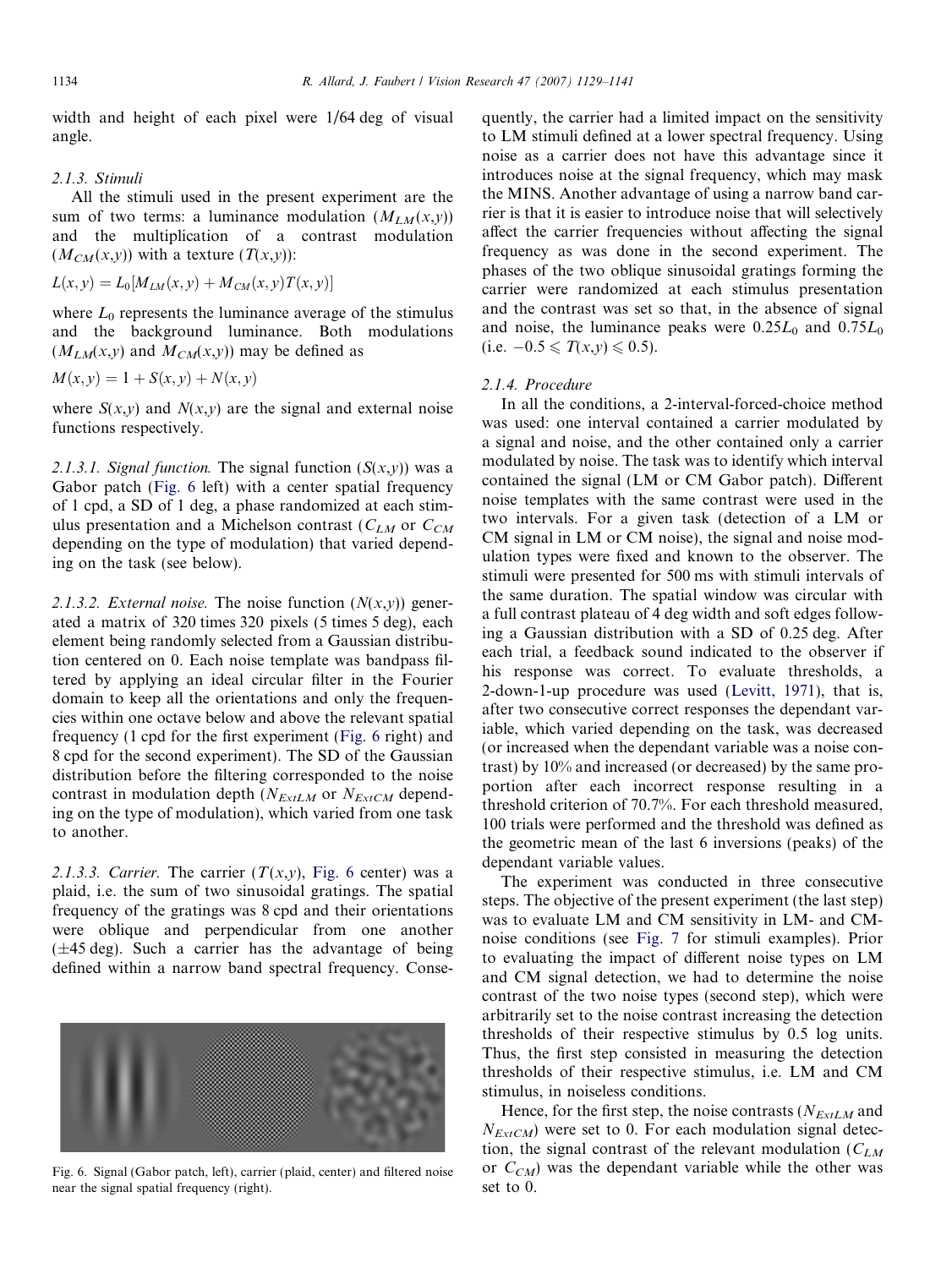<span id="page-6-0"></span>

Fig. 7. LM signal (top row) and CM signal (bottom row) embedded in LM- (left column) and CM-noise (right column).

The second task consisted in defining the noise contrast for each noise modulation. Therefore, for each modulation signal detection, the dependant variable in the previous task ( $C_{LM}$  or  $C_{CM}$ ) was fixed to 0.5 log units above the threshold found for each subject and the noise contrast  $(N_{ExtLM}$  or  $N_{ExtCM}$ ) became the dependant variables. Note that the noise contrast increasing the CM detection threshold was so high that the contrast modulation function had to be truncated  $(0 \leq M_{CM}(x, y) \leq 2)$ . Near threshold, this truncation reduced the RMS of the contrast modulation function by less than 1%. We therefore assumed that it had no significant impact on the results.

After fixing the two noise contrasts, the final step consisted in detecting the LM and CM stimuli in these noise contrasts resulting in 4 staircases (2 signal  $\times$  2 noise types). For each noise type, the noise contrast was set to the one measured in the previous step while the other was kept to 0. One signal contrast ( $C_{LM}$  or  $C_{CM}$ ) was the dependant variable while the other was fixed to 0.

# 2.2. Results

Table 1 shows the LM and CM detection thresholds in noise free conditions (first step) and the noise contrasts necessary to increase each detection threshold by 0.5 log units, respectively (second step) for each subject. In the absence of noise, observers were more sensitive to LM than CM stimuli by a factor of 15, 14 and 11 for subjects il, jmh and ra respectively. In similar proportions (factors of 11, 15 and 10 respectively), greater external noise contrasts were required to affect the CM signal detection because of a greater IEN for CM detection ([Allard & Faubert,](#page-11-0) [2006](#page-11-0)).

# 2.2.1. Double dissociation between LM and CM stimuli detection

[Fig. 8](#page-7-0) shows the LM and CM signal detection thresholds measured in LM- and CM-noise. As expected, thresholds in intra-attribute noise conditions (LM and CM signals embedded in LM- and CM-noises respectively) were near 0.5 log units above the ones obtained in noiseless conditions (or close to, learning or measurement errors may explain the small differences). Oppositely, in the inter-attribute conditions, thresholds were similar or slightly above the ones in noiseless conditions. The important results are that, for all three observers, intra-attribute noise had a greater impact than inter-attribute noise for both types of modulation. Consequently, the detection threshold of LM stimuli increased more in LM- than in CM-noise conditions and the detection of CM stimuli was more affected by CM- than LM-noise. These results show a clear double dissociation between LM and CM stimuli processing. It is therefore possible to define a condition that selectively impairs the processing of one attribute while keeping the processing of the other relatively intact.

# 2.3. Discussion

# 2.3.1. Initially separate mechanisms

This double dissociation between LM and CM stimuli processing implies that both stimuli are, at least at some point, processed by separate mechanisms. Therefore, in agreement with the general consensus in the literature, the detection of static CM stimuli is not due to early nonlinearities (at least not in all conditions) in the visual system making the stimulus detectable through the same mechanisms processing LM stimuli. If this was the case, CMnoise would interfere with LM processing and vice versa, and a double dissociation would not be observed. By rejecting the common mechanisms hypothesis, the present data support the existence of a rectification mechanism independent of the mechanisms processing LM stimuli enabling the

Table 1

The first two columns show the detection thresholds for both types of modulations. The last two columns show the noise contrast (prior to the bandpass filtering) that was necessary to increase the respective detection threshold by 0.5 log units. The data are expressed as the geometric mean  $\times/$  geometric standard error

| Subjects | Detection threshold          |                             | Noise threshold         |                    |
|----------|------------------------------|-----------------------------|-------------------------|--------------------|
|          | LM                           | CМ                          | LM                      | CМ                 |
| il       | $0.0074 \times 1.039$        | $0.11 \times 1.042$         | $0.59 \times 1.157$     | $6.2 \times 1.071$ |
| jmh      | $0.0070 \times 1.057$        | $0.10 \times 10^{-1}$ 1.035 | $0.42 \times 1.042$     | $6.4 \times 1.032$ |
| ra       | $0.0034 \times 7 \div 1.050$ | $0.039 \times 7 \div 1.144$ | $0.33 \times 1 + 1.062$ | $3.4 \times 1.030$ |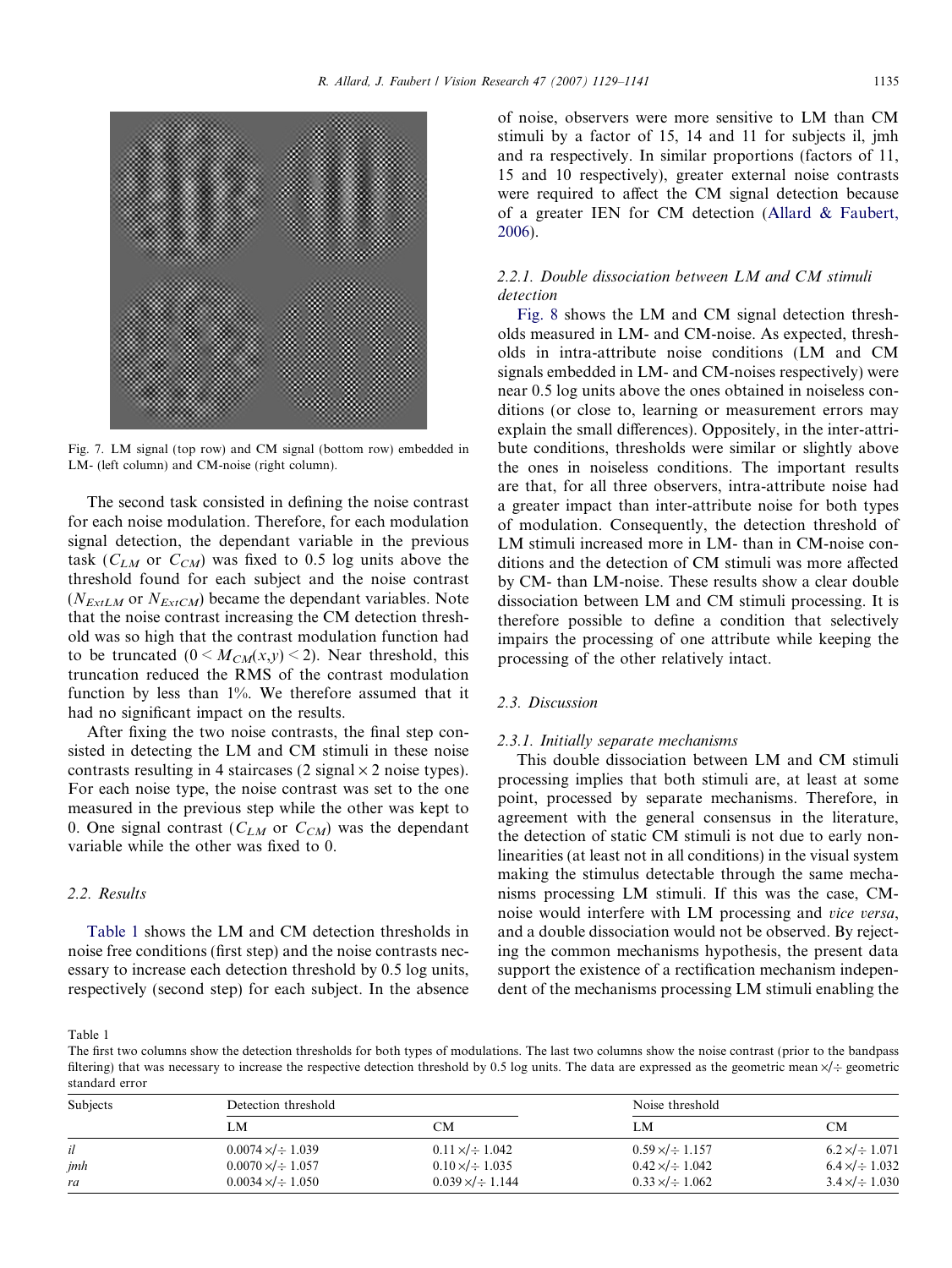<span id="page-7-0"></span>

Fig. 8. LM and CM signal detection in LM and CM noise. Y-axis shows the elevation detection threshold relative to the detection threshold in the absence of noise. The X-axis shows the two noise conditions: LM- and CM-noise. The circles show the relative detection thresholds for LM signals and the squares for CM signals.

detection of CM stimuli. In such a model, CM stimuli processing would require an extra processing stage converting CM information into an activation pattern analogous to LM information by evaluating the local contrast over the entire stimulus. Afterwards, both stimuli would be similar and could be processed by common mechanisms (initially separate but common late mechanisms hypothesis) explaining the similarities between the processing of both stimuli or could still be treated by separate post-rectification mechanisms (separate mechanisms hypothesis).

It is worth noting that [Schofield and Georgeson \(1999\)](#page-11-0) found that a high contrast LM background signal masked the detection of CM signal but not vice-versa. These results differ from ours in which no inter-attribute interaction was observed. However, our results are not necessarily inconsistent with theirs since, as opposed to their methodology, we evaluated the impact of a mask at only one contrast level. Consequently, it is possible that greater noise contrasts would also cause an asymmetrical inter-attribute interaction.

#### 2.3.2. No post-rectification merging

The double dissociation between LM and CM stimuli processing also implies that, after a second-order rectification, both stimuli are not merged to form a single activation pattern. If both stimuli were merged and then processed by common mechanisms, inter-attribute noise would also impair the detection. Consequently, our results reinforce the conclusion emitted by [Georgeson and Schofield \(2002\)](#page-11-0) that both stimuli are not merged or combined after a second-order rectification process. However, as defended in the general discussion below, we do not agree with their interpretation that the absence of post-rectification merging implies separate post-rectification mechanisms.

## 3. Experiment 2: Pre-rectification internal noise

The first experiment suggested that CM detection is due to the existence of a rectification mechanism evaluating the carrier contrast and not to an early nonlinearity converting CM information into LM information. Since the CM detection initially requires the processing of the carrier, the aim of the present experiment was to evaluate whether the MINS limiting the CM sensitivity occurs before the rectification process or later.

As mentioned above, prior to the rectification process, the energy of a CM stimulus is near the carrier spatial frequency. Locally, a CM stimulus affects the local contrast of the carrier and therefore does not affect its spatial frequency. Globally, however, modifying the local contrast of a carrier gives rise to energy slightly off the central spatial frequency of the carrier (side-band components). Since the receptive fields in V1 respond to frequencies one octave above and below their central spatial frequency ([Campbell](#page-11-0) [& Robson, 1968\)](#page-11-0), it is generally accepted that the detection of CM stimuli cannot be reduced to the processing of sideband components [\(Derrington & Badcock, 1985, 1986\)](#page-11-0). Therefore, we will assume that the carrier central spectral frequency and its side-bands components stimulate the same receptive fields (and thereby the same receptive fields as an unmodulated carrier) and that observers detect CM stimuli by evaluating the local contrast increment rather than by detecting the presence of side-band components.

We can also reasonably assume that an unmodulated carrier and a CM stimulus both stimulating the same receptive fields, are detected using the same receptive fields. Indeed, for efficiency reasons, it would be unlikely to have similar receptive fields using some for the carrier detection and others for the first filtering stage of the CM detection. Based on these assumptions, the processing of an unmodulated carrier and a CM stimulus share the same initial pathways (the first filtering stage of the CM pathway shown in [Fig. 3\)](#page-2-0). Thus, the MINS limiting the carrier sensitivity may also be the MINS limiting the CM sensitivity. If this was the case, an external noise greater than the impact of this common MINS should significantly affect the detection thresholds to both stimuli (carrier and CM stimuli). Otherwise, if the external noise is greater than the MINS limiting the sensitivity to the carrier but smaller than the one limiting the CM sensitivity, then the carrier sensitivity would be affected but not the CM sensitivity.

# 3.1. Method

Since the method was very similar to the one used in the previous experiment, the present section only mentions their differences. Two tasks were performed in different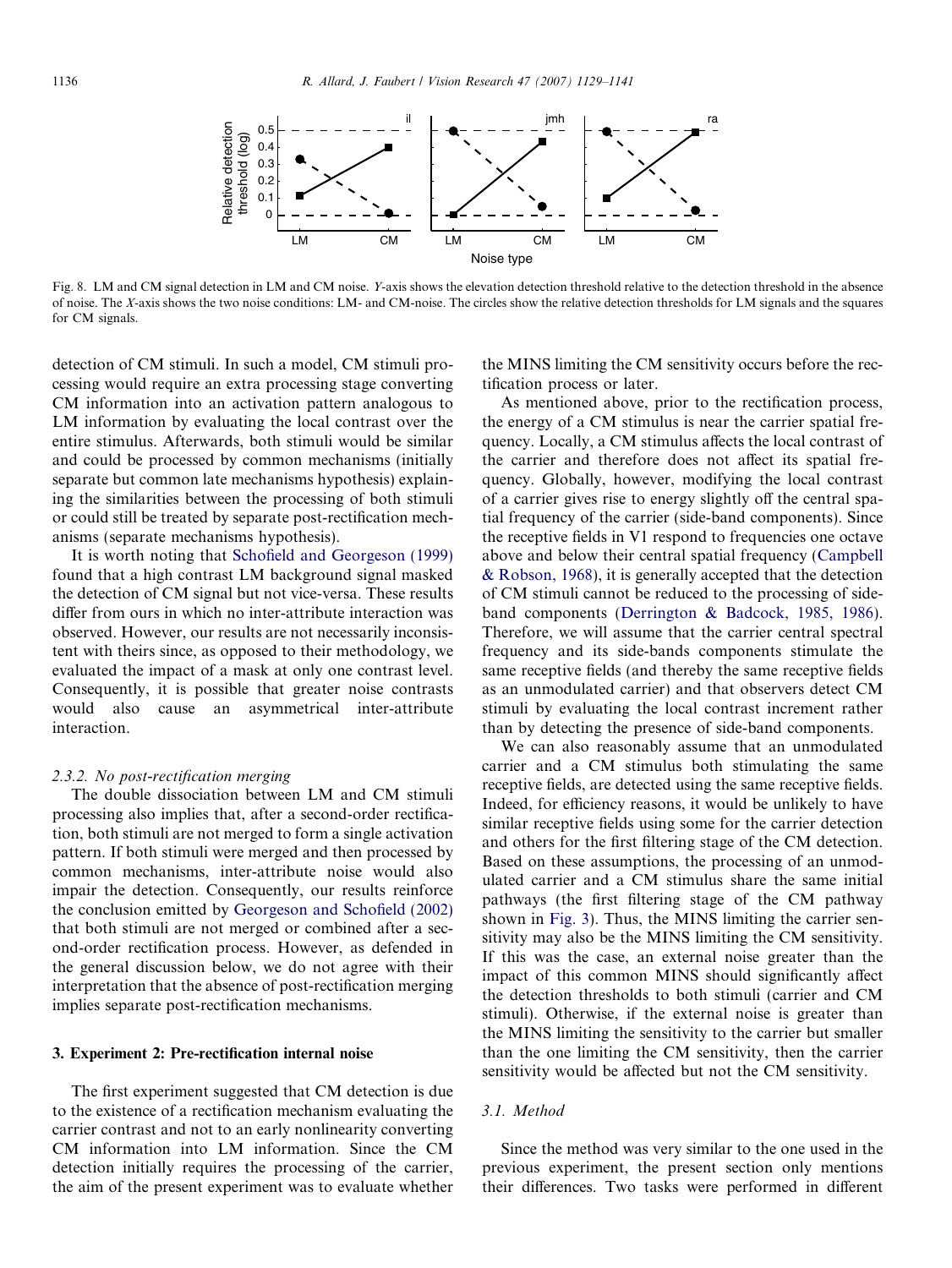

Fig. 9. Carrier-noise without a carrier (left), CM signal embedded in carrier-noise (center) and carrier with a Gaussian envelope with standard deviation of 1 deg in carrier-noise (right). In all three stimuli, the carriernoise contrast  $(N_{ExLM})$  is 0.5.

noise contrasts: detection of the CM signal and detection of the carrier. Compared to the previous experiment, the noise was filtered near the carrier spatial frequency (carrier-noise, >4 and <16 cpd, Fig. 9) instead of the signal spatial frequency. No CM-noise was used  $(N_{CM} = 0)$  and five noise contrasts (SD of the Gaussian distribution before applying the bandpass filter) were used for the LM noise function (which now represents the carrier-noise):  $N_{LM} = 0$ , 0.0625, 0.125, 0.25 and 0.5 modulation depths. The task consisting in detecting the CM stimuli was identical to the one in the previous experiment with the exception of the noise: the dependant variable was the signal contrast  $(C_{CM})$  and the task consisted in discriminating the interval containing the CM signal from two intervals containing a carrier embedded in noise. For the detection of the carrier, the Michelson contrast of the texture was the dependant variable and the contrasts of both envelopes  $(C_{LM}$  and  $C_{CM}$ ) were fixed to 0. Consequently, one interval contained the carrier embedded in noise and the other contained only noise. Since we were interested in the detection of the carrier near the signal, which was a Gabor patch with a spatial window of 1 deg of standard deviation, the same Gaussian window was used for the carrier detection. The order of the ten staircases (2 tasks  $\times$  5 noise levels) was randomized.

To separate the sensitivity into IEN and CE, the typical TvC function fitted to the data was [\(Legge, Kersten, &](#page-11-0) [Burgess, 1987; Pelli, 1981; Pelli, 1990\)](#page-11-0):

$$
C(N_{\rm ext})=k\sqrt{N_{\rm eq}^2+N_{\rm ext}^2}
$$

where  $C(N_{\rm ext})$  represents the detection threshold in the noise contrast  $N_{ext}$ . The two parameters fitted were k and  $N_{\text{eq}}$ . k is inversely proportional to the CE and  $N_{\text{eq}}$  represents the IEN. The fit consisted in minimizing the sum of the differences in log units between the evaluated thresholds and the ones estimated by the fit  $(C(N_{\rm ext}))$ .

## 3.2. Results

For the carrier detection task, the IENs were 0.085, 0.051 and 0.063 noise contrast for the observers il, jmh and ra respectively. For CM detection task, the IENs were 0.32, 0.56 and 0.15, respectively, although we should consider that the IEN evaluated for observers il and jmh is likely to be inaccurate because of the absence of detection threshold in high noise conditions (considerably above the IEN). However, as it can be observed in Fig. 10, the IEN for CM stimuli detection for these two observers was near the maximum noise contrast used (0.5) or greater since the detection threshold difference between the greater noise contrast condition and the absence of noise is relatively small. The IEN for the detection of CM stimuli was consistently greater than the IEN for the detection of the carrier by a factor of 3.8, 10.1 and 2.4, respectively.

### 3.3. Discussion

#### 3.3.1. Pre-rectification noise not a limiting factor

Since the IEN for the detection of the carrier was smaller than the IEN measured for the detection of CM stimuli, it is possible to find a given noise condition (carrier-noise with a contrast level between the two IENs) affecting the detection of the carrier without significantly affecting the detection of the CM stimuli. In other words, such a noise level would be greater than the MINS limiting the carrier sensitivity, but smaller than the one limiting the CM sensitivity. We therefore conclude that the MINS limiting the CM sensitivity cannot occur at a processing level common with the carrier detection and must occur after the carrier and CM detection pathways have separated. Since the only processing prior to the rectification is related to the carrier, the present results suggest that the MINS limiting the CM sensitivity does not occur before the rectification but at or after the rectification.

#### 3.3.2. Inter-subject difference

The IENs measured for the carrier sensitivities of the observers were very similar between all three subjects.



Fig. 10. CM (squares) and carrier (circles) detection thresholds in carrier-noise. Full- and dash-lines show best TvC function fits for CM and carrier detections respectively and arrows corresponds to the IENs.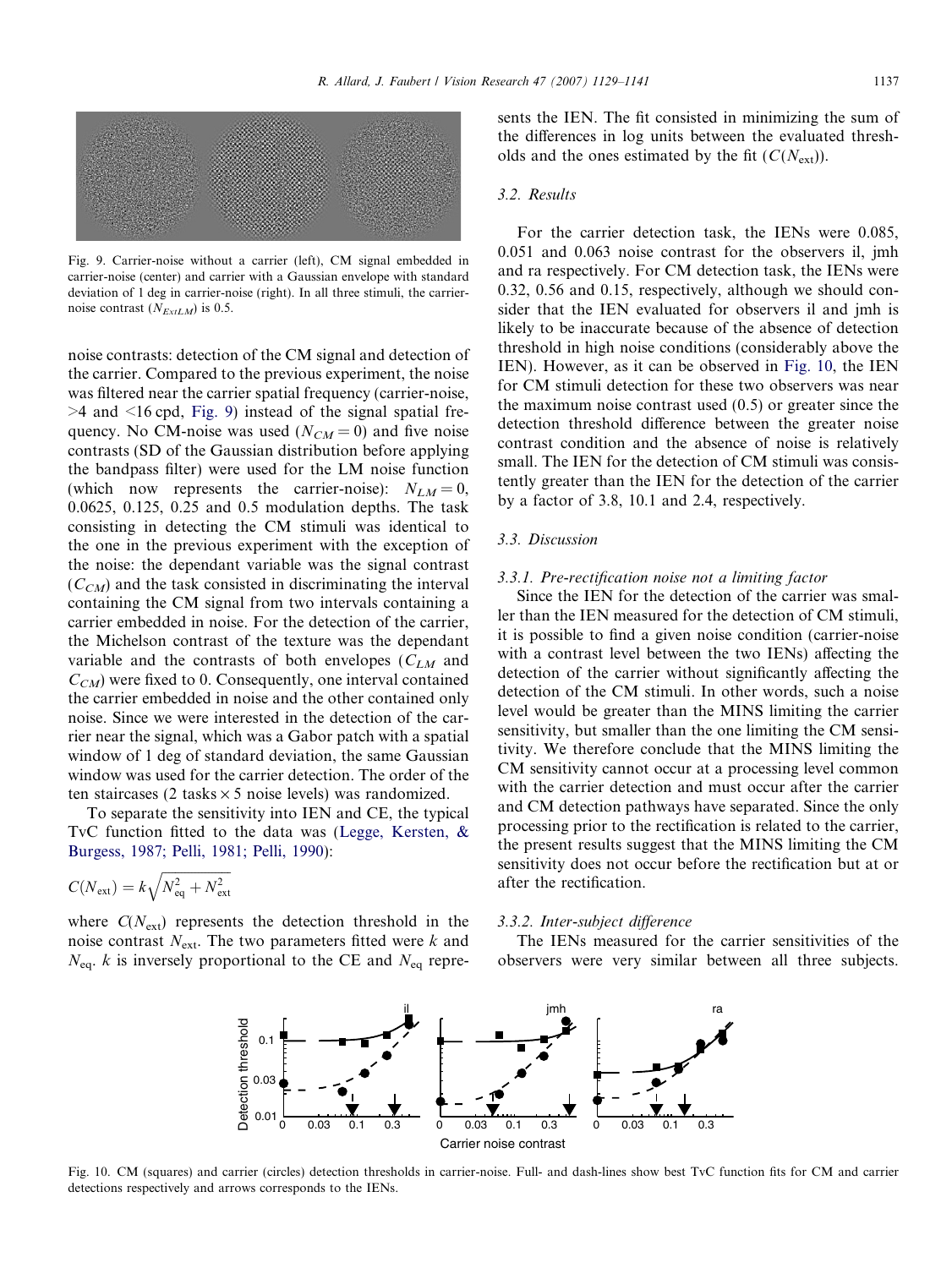However, this was not the case for the IENs limiting the CM sensitivity, in which the observer ra (one of the authors) had considerably smaller IEN compared to the two other observers. A possible explanation is that this observer had participated in a greater amount of psychophysical testing using CM stimuli. As shown by [Dosher](#page-11-0) [and Lu \(2006\)](#page-11-0), learning may reduce the IEN without affecting the CE for CM sensitivity. As a result, the contrast of the carrier-noise necessary to be greater than the MINS would be smaller resulting into a smaller difference between the two IENs for this observer. Note that this observation does not change the fact that, for all three observers, prerectification internal noise cannot explain the IEN measured.

### 4. General discussion

## 4.1. Common post-rectification mechanisms

Although we agree with [Georgeson and Schofield's](#page-11-0) [\(2002\)](#page-11-0) conclusion that LM and CM stimuli are not merged after a second-order rectification process applied to a CM stimulus (which thereby rejects, at least for static stimuli, the filter-rectify-filter model illustrated in [Fig. 3\)](#page-2-0), we do not agree that this implies that both stimuli are processed by separate post-rectification mechanisms. Post-rectification mechanisms could be able to process both attributes (luminance or contrast) without merging them. Separate processing does not imply separate mechanisms. As illustrated by a modified filter-rectify-filter model in Fig. 11, late mechanisms could process one attribute while ignoring the other. In other words, attentional selection could allow late mechanisms to focus on a single attribute. This modified filter-rectify-filter model can explain the similar responses, such as spatial and temporal integration and CEs, observed during the processing of either attribute and can also explain the lack of interaction between both types of stimuli since ignoring one attribute would limit its impact on the processing of the other.

This model could also explain that adapting to one attribute could affect the processing of the other since the adap-



Fig. 11. A modified filter-rectify-filter model in which the late mechanisms can focus on either attribute (LM or CM) and ignore the other compared to the original filter-rectify-filter model ([Fig. 3\)](#page-2-0) suggesting that both attributes are combined.

tation could affect the mechanisms that are common to both pathways. As mentioned in the introduction, some data found by Georgeson and Schofield suggest that common late mechanisms could process both stimuli. They found an important inter-attribute tilt after-effect and an almost complete adaptation transfer effect on the perceived contrast to the cross-attribute stimulus. However, since they found that both stimuli are not merged (because of no sub-threshold summation), they concluded that they must be processed by separate mechanisms with the exception of a common adaptive mechanism. We argue that they share more than adaptive mechanisms and that it is because they share common mechanisms that it is possible to observe cross-type adaptation.

As an analogy demonstrating that common late mechanisms processing two stimuli do not imply merging them, consider a visual search task in which the target is either a red or a green vertical bar within distracters composed of blue vertical bars. We can reasonably assume that the observer's performance will be similar for either target. Now suppose that red horizontal bars are also added as distracters. Based on [Treisman and Gelade's \(1980\)](#page-12-0) study on visual search, the search of the green target would now require the processing of a single attribute (color) while the search of the red target would require the conjunction of two (color and orientation). As a result, the presence of these two distracters (blue vertical and red horizontal bars) would affect more the observer's ability of searching the red than the green vertical bar. In the presence of green instead of red horizontal bars added as distracters, the opposite results would be obtained. This double dissociation (red horizontal bars affecting the search of the red vertical bar but not the search of the green vertical bar and vice versa) would lead to the correct conclusion that green and red bars are processed, at least at some point, by separate mechanisms. This is true because at the retinal level red and green are not absorbed by the same cones. However, it is highly improbable that we have a distinct searching mechanism for each color. Even though the same searching mechanism is used for searching both targets, we will certainly be able to show, using other tasks, that both colors are not merged or confused. Consequently, the visual search mechanism would be common to both colors even though these colors are not merged. Thus, the processing of these stimuli would invoke similar responses without, or with few, interactions. Red and green targets would not be confused, the presence of one would not affect the detection of the other and it would be possible to find two conditions (presence of blue vertical bars combined with the presence of either red or green horizontal bars) that would result in a double dissociation showing that they are processed, at least at some point, by separate mechanisms. Consequently, the fact that a higher-level mechanism is processing two stimuli regardless of their attributes does not imply that these attributes are lost and that the presence of one affects the processing of the other or that we should confuse one with the other.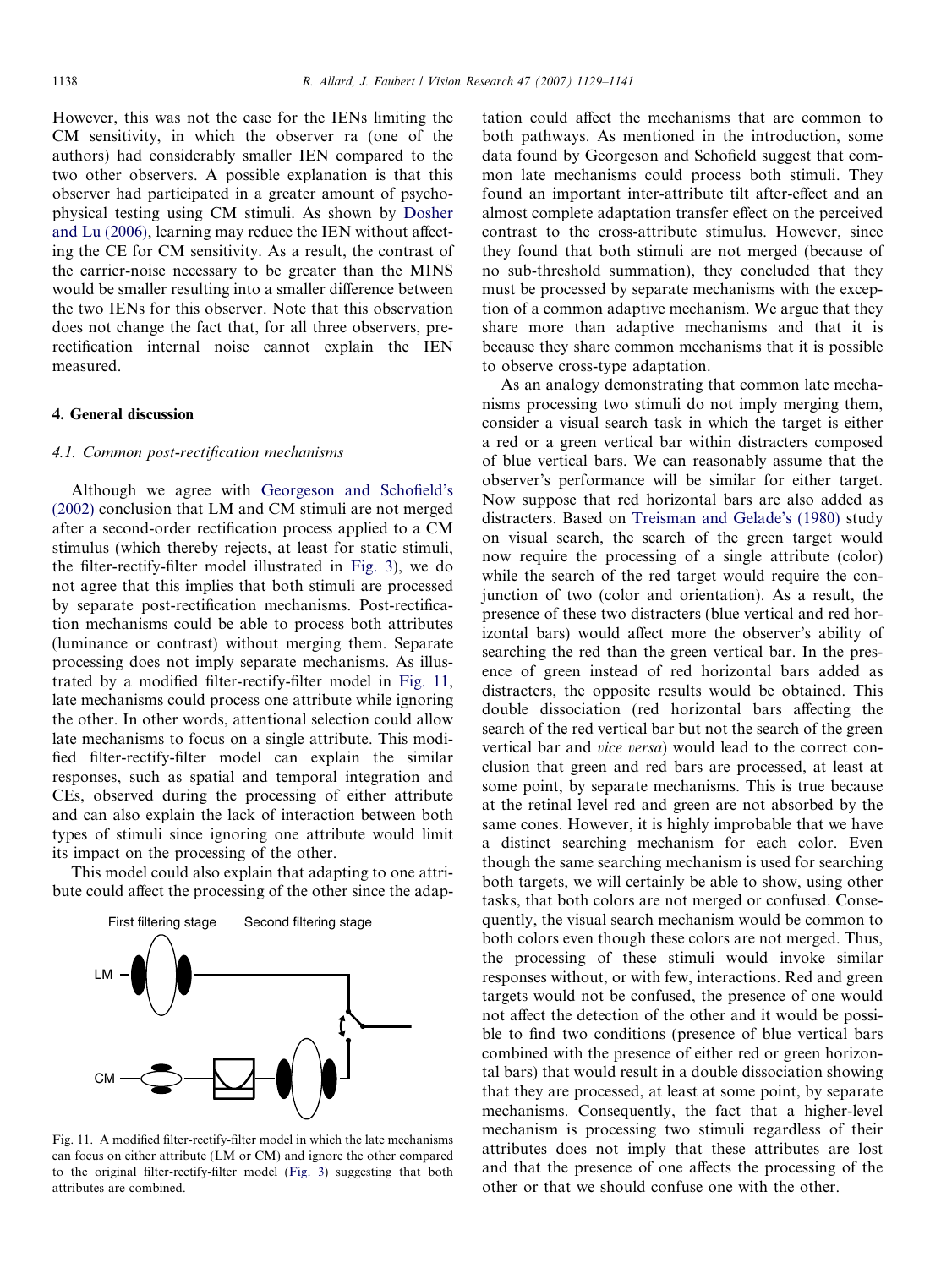This analogy shows that the fact that LM and CM stimuli are not merged or confused (lack of inter-attribute interaction) and the presence of a double dissociation does not imply that separate post-rectification mechanisms are processing both stimuli. Oppositely, we argue that processing similarities and inter-attribute adaptation effects suggest that both stimuli are processed by common post-rectification mechanisms able to select either attribute. We find more parsimonious the conclusion that both attributes are processed by common post-rectification mechanisms than the conclusion that they are processed by separate similar mechanisms sharing only an adaptation mechanism.

# 4.2. No impact of pre-rectification internal noise on CM sensitivity

As mentioned in the introduction, the CM detection threshold of an ideal observer would be affected by CMnoise or carrier-noise but not by LM-noise. For human observers, the first experiment showed that LM-noise also had no or little impact on the CM detection threshold. Consequently, pre-rectification internal noise at the signal spatial frequency cannot be a limiting factor, since such noise does not affect the CM sensitivity. The second experiment showed that the MINS limiting the CM sensitivity was greater than the one limiting the detection of the carrier, which implies that the MINS limiting the CM sensitivity must occur once the two pathways have separated. Consequently, pre-rectification internal noise at the carrier spatial frequency cannot be a limiting factor, since it is possible to add external noise greater than this internal noise (which affects the carrier detection) without affecting the CM sensitivity. Since the CM stimuli used in the present study were defined near two spatial frequencies (carrier and signal) and that pre-rectification noise (analogous to LM noise) at either spatial frequency cannot be limiting the CM sensitivity, we conclude that the internal noise occurring before the rectification process does not, in the present conditions, limit the CM sensitivity.

# 4.3. Impact of the first filtering stage

In a previous study, we decomposed the sensitivity to LM and CM stimuli into IEN and CE, and found similar CEs using both stimuli [\(Allard & Faubert, 2006\)](#page-11-0). Consequently, although the CE is a factor affecting the CM sensitivity, it does not explain the difference of sensitivity between LM and CM stimuli processing. The present study therefore focused on the difference of IEN. In the introduction, we showed that the IEN may also be separated into two factors: the MINS and a contrast gain prior to the MINS, which affects the signal strength and therefore affects the impact of the MINS.

The last experiment showed that the MINS limiting the CM sensitivity is not analogous to (or cannot be modeled by) adding LM noise to the stimulus either at the signal or carrier spatial frequency. We conclude that the MINS limiting the CM sensitivity must occur either at or after the rectification process. The fact that the MINS occurs after the first filtering stage does not imply that the processing at this filtering stage does not have an impact on the IEN. It rather implies that the internal noise occurring at the first filtering stage does not have a significant impact on the IEN and thereby on the sensitivity. However, contrast gain (signal attenuation or enhancement) prior to the MINS would affect the impact of the MINS and thereby affect the IEN measured. Therefore, the contrast gain occurring at the first filtering stage is a factor determining the IEN and should be considered when comparing LM and CM sensitivity.

For instance, [Schofield and Georgeson \(1999\)](#page-11-0) have shown that the CM sensitivity is affected by the carrier contrast probably because of a compressive nonlinearity affecting the carrier. A compressive nonlinearity would affect the carrier contrast unevenly depending on the local contrast (defined by the CM signal) and would thereby affect the signal strength of the CM signal. As a result, the CM sensitivity would depend on the carrier contrast and stimulus attenuation prior to the compressive nonlinearity (analogous to lowering the carrier contrast) would influence the signal strength. As stated in the introduction, reducing the signal strength would increase the impact of the MINS without affecting the CE. Consequently, the IEN is not entirely due to second-order processing and, although first-order noise is not a limiting factor, first-order factors such as stimulus attenuation prior to the compressive nonlinearity and the compressive nonlinearity itself also affects the IEN.

# 4.4. Suboptimal second-order processing?

If pre-rectification noise near the carrier spatial frequency would have been the MINS for CM sensitivity, then the difference of IEN (thereby the difference of sensitivity) between LM and CM processing would have been entirely due to first-order limitations since the IEN (the MINS and the contrast gain prior to it) would have occurred at the first filtering stage. We would have been less sensitive to CM than LM stimuli not because they are more complex or require more computation, but simply because CM processing initially requires the processing of the carrier, which introduces noise. Excluding first-order factors is specially important when evaluating clinical populations such as aging [\(Faubert, 2002; Habak & Faubert, 2000\)](#page-11-0) and autism ([Bertone, Mottron, Jelenic, & Faubert, 2003, 2005](#page-11-0)) in which reduced CM sensitivity has been attributed to second-order processing.

The results of the present study suggest that the MINS limiting the CM sensitivity occurs after the first filtering stage. As we have previously shown [\(Allard & Faubert,](#page-11-0) [2006](#page-11-0)), a suboptimal rectification process evaluating the local contrast would affect the IEN without affecting the CE. In other words, the rectification process could be suboptimal and thereby limit the CM sensitivity by signifi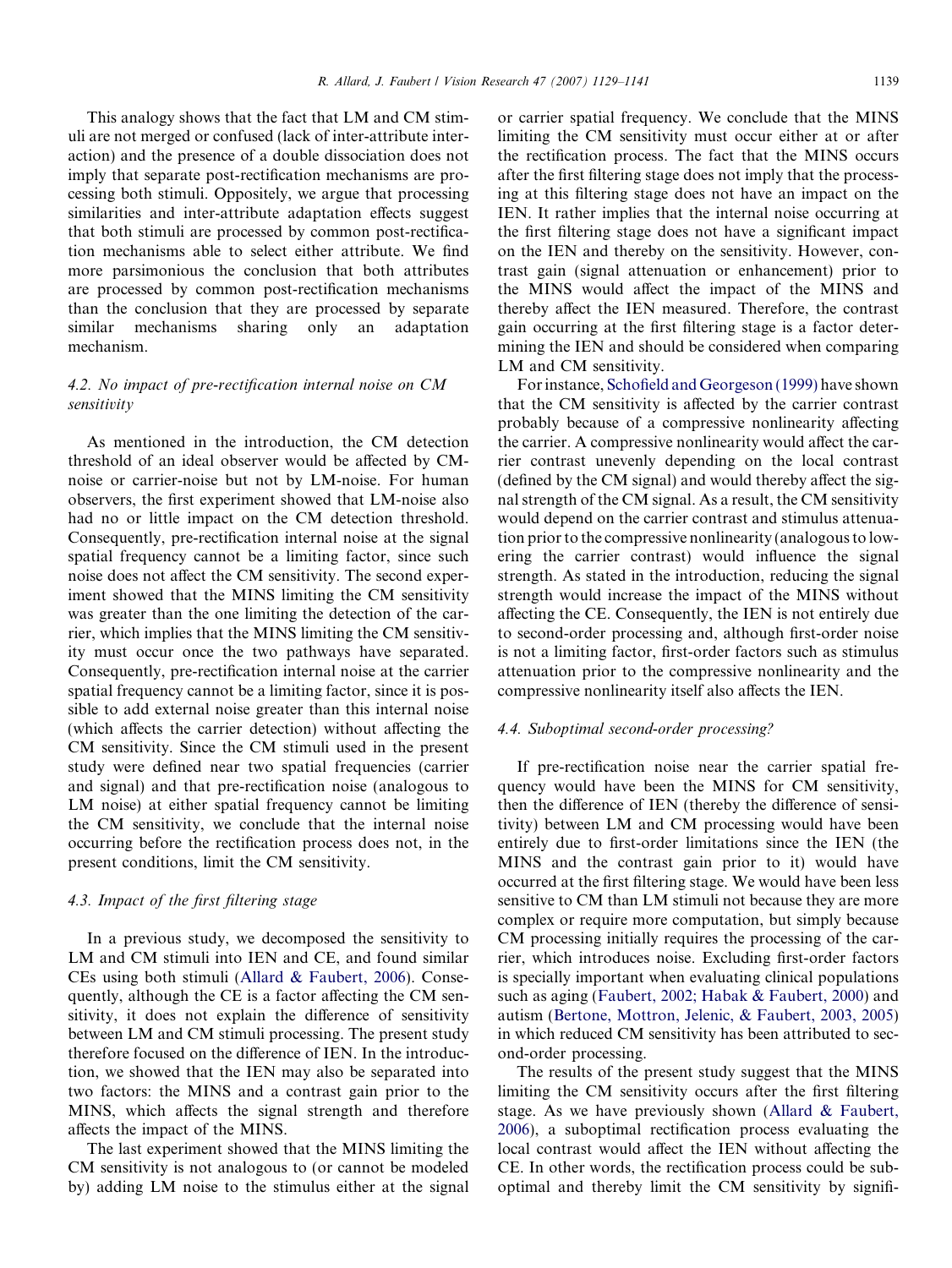<span id="page-11-0"></span>cantly introducing noise (that is, by being the MINS) and/ or by attenuating the signal strength. Consequently, the rectification process (half-wave rectification, full-wave rectification or any other type of rectification) evaluating the carrier contrast over the entire stimulus is a potential candidate for the MINS. Further investigations are required to determine the proportion of the IEN due to the signal attenuation at the first filtering stage and the one due to the suboptimal rectification process.

# 5. Conclusion

In a previous study, we evaluated the detection of LM and CM stimuli embedded in LM and CM noises, and found that observers had the same sensitivity to both stimuli in high noise conditions. The present study evaluated the detection of LM and CM stimuli embedded in three different noise types: LM-, CM- and carrier-noise. We found a double dissociation between LM and CM stimuli detection in the presence of LM- and CM-noise. LM-noise had a greater impact on LM processing than on CM processing, while CM-noise had a greater impact on CM processing than on LM processing. This double dissociation implies that both stimuli are, at least at some point, processed by separate mechanisms. Combining these results to the ones found in a previous study where similar CEs were observed for LM and CM stimuli detection, we conclude that the processing of CM stimuli requires an extra rectification process but that both stimuli are processed by common post-rectification mechanisms.

Our results also demonstrate that the IEN limiting the sensitivity to the carrier was smaller than the one limiting the sensitivity to CM stimuli. We conclude that pre-rectification noise is small relative to the total amount of internal noise and therefore does not limit the CM sensitivity. We suggest that the internal noise limiting the sensitivity to CM stimuli is caused by a suboptimal rectification.

# Acknowledgments

This research was supported by NSERC graduate fellowship to RA and NSERC operating grant to JF.

#### References

- Allard, R., & Faubert, J. (2006). Same calculation efficiency but different internal noise for luminance- and contrast-modulated stimuli detection. Journal of Vision, 6(4), 322–334.
- Baker, C. L. Jr., (1999). Central neural mechanisms for detecting secondorder motion. Current Opinion in Neurobiology, 9(4), 461–466.
- Bennett, P. J., Sekuler, A. B., & Ozin, L. (1999). Effects of aging on calculation efficiency and equivalent noise. Journal of the Optical Society of America, A, Optics, Image Science, and Vision, 16(3), 654–668.
- Benton, C. P. (2002). Gradient-based analysis of non-Fourier motion. Vision Research, 42(26), 2869–2877.
- Benton, C. P., & Johnston, A. (2001). A new approach to analysing texture-defined motion. Proceedings of the Biological Science, 268(1484), 2435–2443.
- Benton, C. P., Johnston, A., McOwan, P. W., & Victor, J. D. (2001). Computational modeling of non-Fourier motion: further evidence for a single luminance-based mechanism. Journal of the Optical Society of America, A, Optics, Image Science, and Vision, 18(9), 2204–2208.
- Bertone, A., Mottron, L., Jelenic, P., & Faubert, J. (2003). Motion perception in autism: a ''complex'' issue. Journal of Cognitive Neuroscience, 15(2), 218–225.
- Bertone, A., Mottron, L., Jelenic, P., & Faubert, J. (2005). Enhanced and diminished visuo-spatial information processing in autism depends on stimulus complexity. Brain, 128(Pt 10), 2430–2441.
- Campbell, F. W., & Robson, J. G. (1968). Application of Fourier analysis to the visibility of gratings. Journal of Physiology, 197(3), 551–566.
- Cavanagh, P., & Mather, G. (1989). Motion: the long and short of it. Spatial Vision, 4(2-3), 103–129.
- Chubb, C., & Sperling, G. (1988). Drift-balanced random stimuli: a general basis for studying non-Fourier motion perception. Journal of the Optical Society of America A, 5(11), 1986–2007.
- Derrington, A. M., & Badcock, D. R. (1985). Separate detectors for simple and complex grating patterns? Vision Research, 25(12), 1869–1878.
- Derrington, A. M., & Badcock, D. R. (1986). Detection of spatial beats: non-linearity or contrast increment detection? Vision Research, 26(2), 343–348.
- Dosher, B. A., & Lu, Z.-L. (2006). Level and mechanisms of perceptual learning: learning first-order luminance and second-order texture objects. Vision Research, 46(12), 1996–2007.
- Faubert, J. (2002). Visual perception and aging. Canadian Journal of Experimental Psychology, 56(3), 164–176.
- Georgeson, M. A., & Schofield, A. J. (2002). Shading and texture: separate information channels with a common adaptation mechanism? Spatial Vision, 16(1), 59–76.
- Habak, C., & Faubert, J. (2000). Larger effect of aging on the perception of higher-order stimuli. Vision Research, 40(8), 943–950.
- He, S., & Macleod, D. I. (1998). Contrast-modulation flicker: dynamics and spatial resolution of the light adaptation process. Vision Research, 38(7), 985–1000.
- Henning, G. B., Hertz, B. G., & Broadbent, D. E. (1975). Some experiments bearing on the hypothesis that the visual system analyses spatial patterns in independent bands of spatial frequency. Vision Research, 15, 887–897.
- Legge, G. E., & Foley, J. M. (1980). Contrast masking in human vision. Journal of the Optical Society of America, 70(12), 1458–1471.
- Legge, G. E., Kersten, D., & Burgess, A. E. (1987). Contrast discrimination in noise. Journal of the Optical Society of America A, 4(2), 391–404.
- Levitt, H. (1971). Transformed up-down methods in psychoacoustics. Journal of the Acoustical Society of America, 49 (2), Suppl 2:467+.
- Lu, Z. L., & Dosher, B. A. (1998). External noise distinguishes attention mechanisms. Vision Research, 38(9), 1183–1198.
- MacLeod, D. I., Williams, D. R., & Makous, W. (1992). A visual nonlinearity fed by single cones. Vision Research, 32(2), 347–363.
- Pelli, D. G. (1981). The effects of visual noise. Department of Physiology, Ph.D. Cambridge: Cambridge University.
- Pelli, D. G. (1990). The quantum efficiency of vision. In C. Blakemore (Ed.), Visual coding and efficiency. Cambridge: Cambridge University Press.
- Ross, J., & Speed, H. D. (1996). Perceived contrast following adaptation to gratings of different orientations. Vision Research, 36(12), 1811–1818.
- Schofield, A. J., & Georgeson, M. A. (1999). Sensitivity to modulations of luminance and contrast in visual white noise: separate mechanisms with similar behaviour. Vision Research, 39(16), 2697–2716.
- Schofield, A. J., & Georgeson, M. A. (2000). The temporal properties of first- and second-order vision. Vision Research, 40(18), 2475–2487.
- Scott-Samuel, N. E., & Georgeson, M. A. (1999). Does early nonlinearity account for second-order motion? Vision Research, 39(17), 2853–2865.